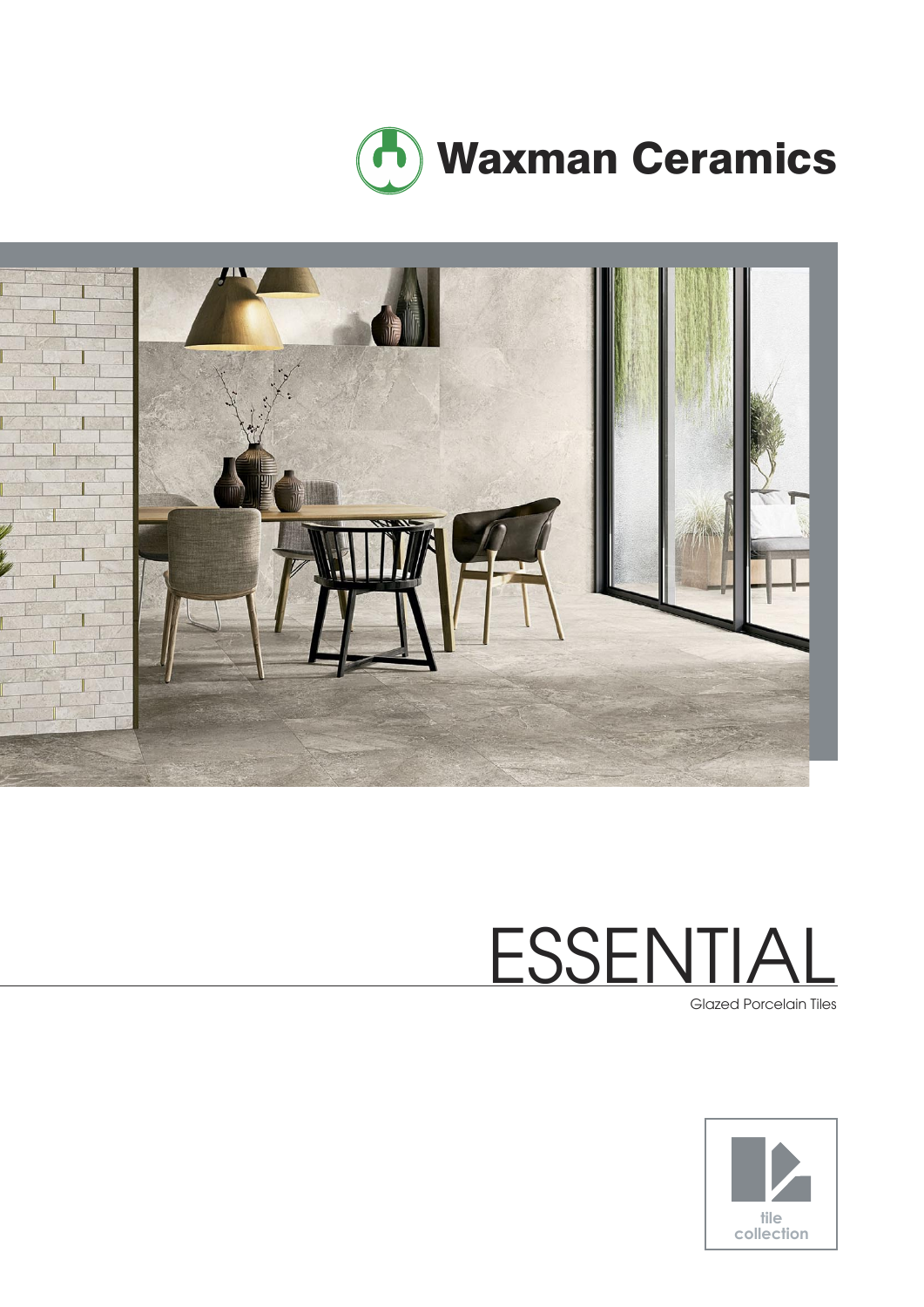### Glazed Porcelain Tiles **ESSENTIAL**





**White 60x120cm Rectified**

**Grey 60x120cm Rectified**

**Dark 60x120cm Rectified 4 4 4**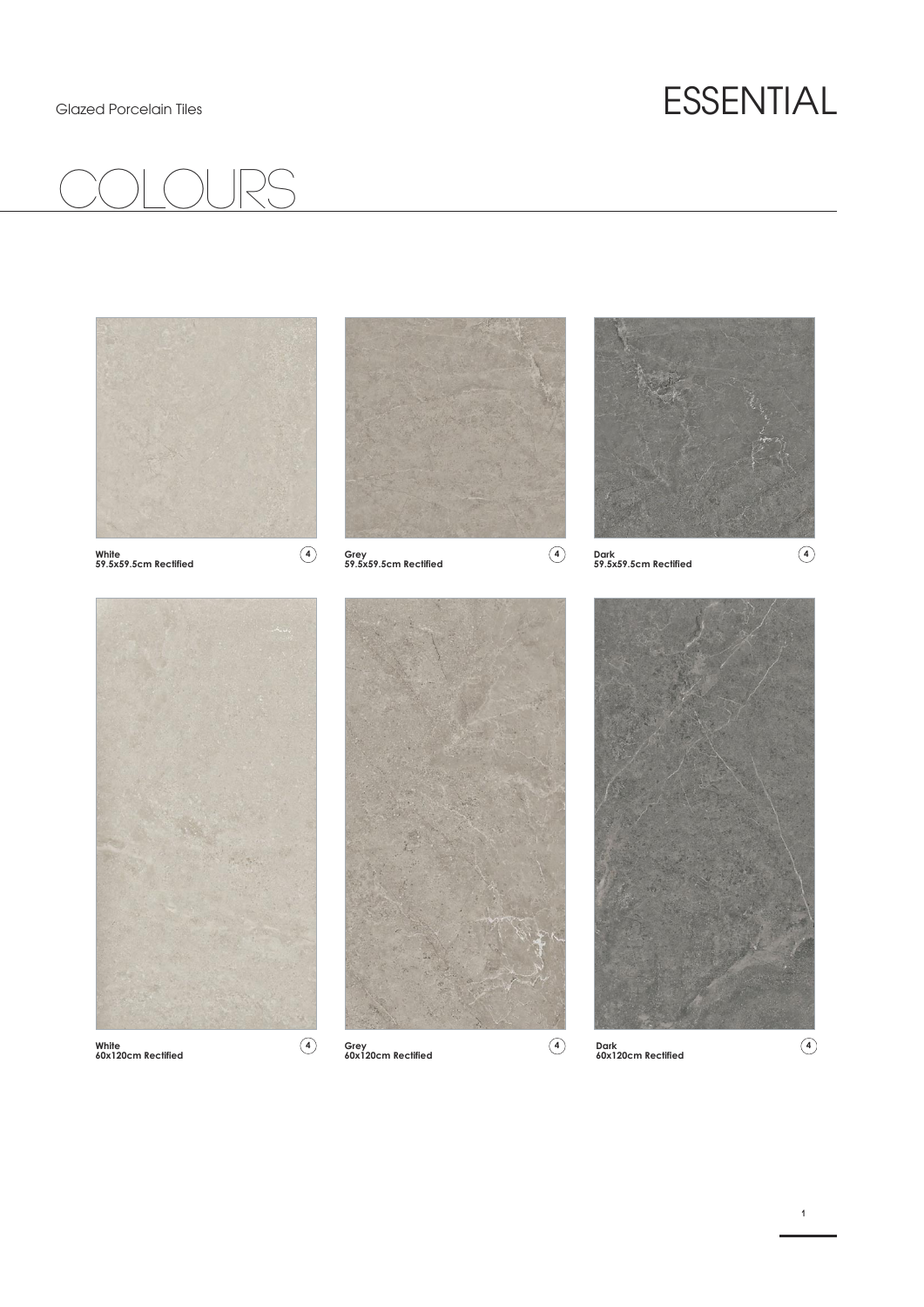

Grey - 60x120cm / Grey 59.5x59.5cm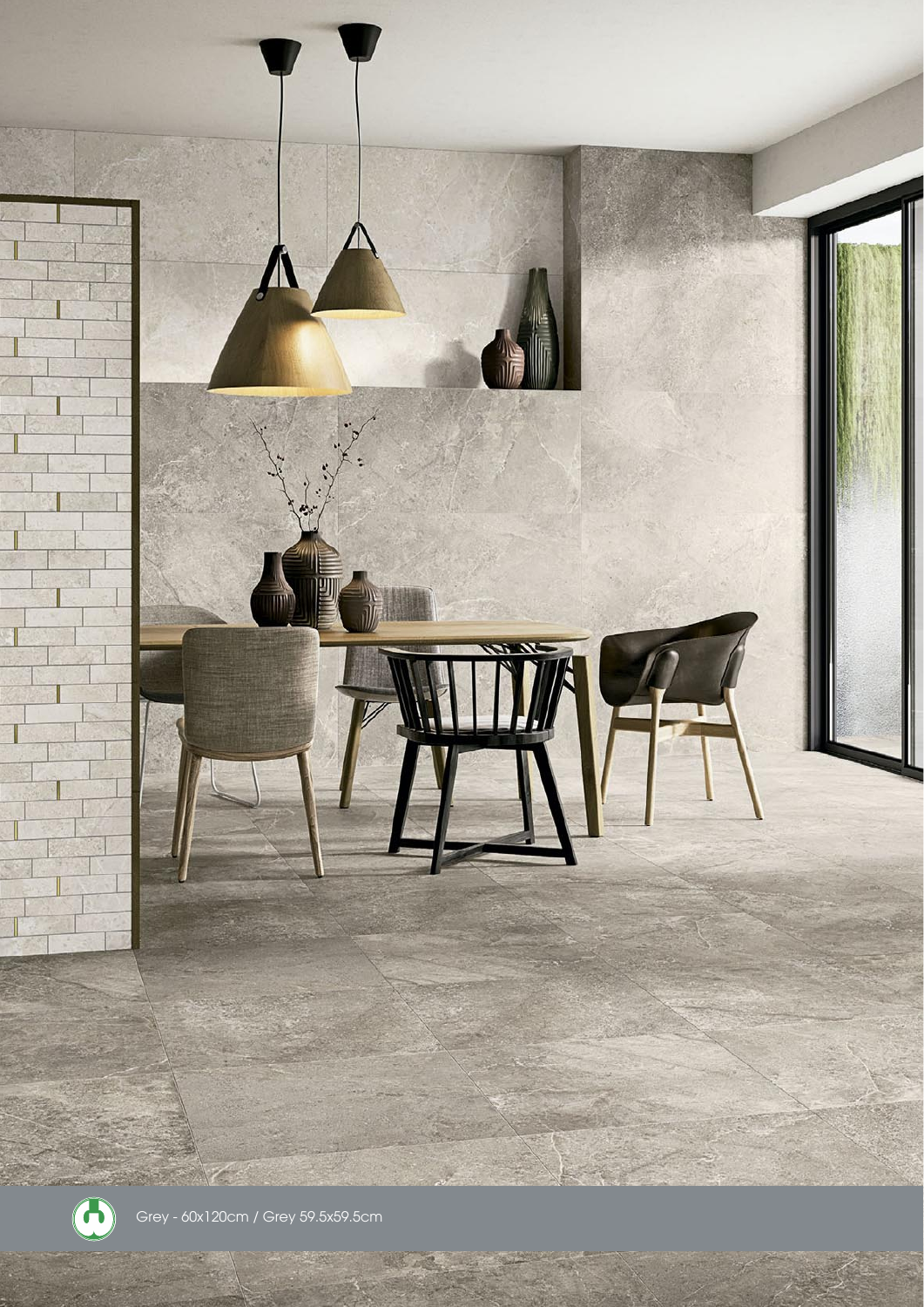### Glazed Porcelain Tiles **ESSENTIAL**

## ATION & PACKING

### **Glazed Porcelain Tiles**

| Suitability           | <b>Thickness</b> | Walls    |          | <b>Floors</b> |          | Frostproof | Colour         |
|-----------------------|------------------|----------|----------|---------------|----------|------------|----------------|
|                       |                  | Internal | External | Internal      | External |            | Variation      |
| 59.5x59.5cm Rectified | 8mm              |          |          |               |          | Yes        | V <sub>2</sub> |
| 60x120cm Rectified    | 9 <sub>mm</sub>  |          |          |               |          | Yes        | V <sub>2</sub> |

| Packing               | Pcs / ctn | $M^2 /$ Ctn | Kg / Cfn | Ctns / Pallet | $M^2$ / Pallet |
|-----------------------|-----------|-------------|----------|---------------|----------------|
| 59.5x59.5cm Rectified | 4         | 1.42        | 32.00    | 30            | 42.60          |
| 60x120cm Rectified    | 2         | 1.44        | 36.00    | 30            | 43.20          |